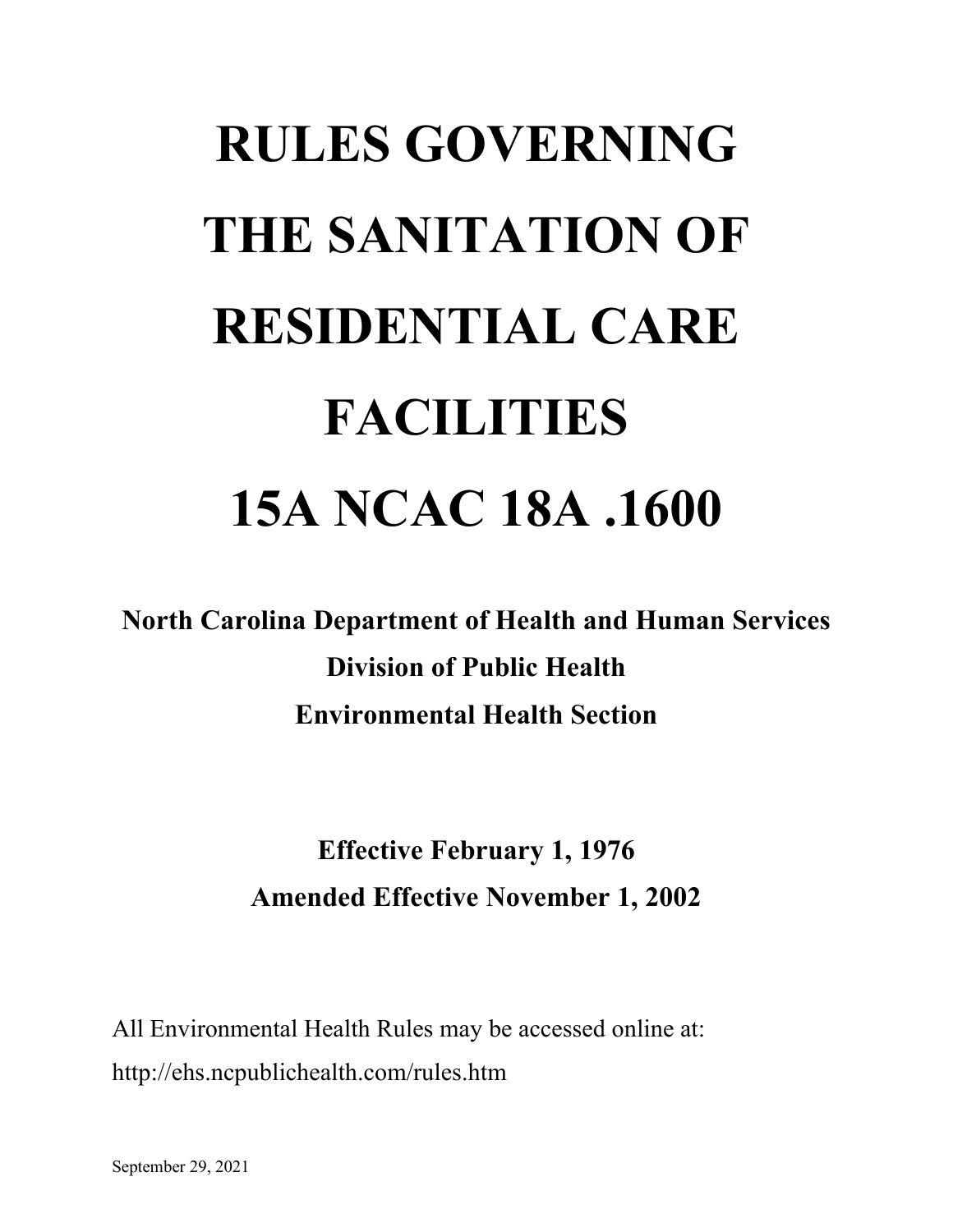# **SECTION .1600 - SANITATION OF RESIDENTIAL CARE FACILITIES**

Rules .1601 - .1622 of Title 15A Subchapter 18A of the North Carolina Administrative Code (T15A.18A .1601 - .1622); has been transferred and recodified from Rules .0201 - .0222 of Title 10 Subchapter 10A of the North Carolina Administrative Code (T10.10A .0201 - .0222), effective April 4, 1990.

# **15A NCAC 18A .1601 DEFINITIONS**

The following definitions shall apply throughout this Section:

- (1) "Department of Environment and Natural Resources" means the Secretary, or his authorized representative.
- (2) "Director" means the State Health Director.
- (3) "Foster Care" means the care of individuals as defined in G.S. 131D-10.2(9).
- (4) "Family foster home" means a facility as defined in G.S. 131D-10.2(8).
- (5) "Manager" means the person in responsible charge of a residential care facility.
- (6) "Potentially hazardous food" means any food or ingredient, natural or synthetic, in a form capable of supporting the growth of infectious or toxigenic microorganisms, including Clostridium botulinum. This term includes raw or heat treated foods of animal origin, raw seed sprouts, and treated foods of plant origin. The term does not include foods which have a pH level of 4.6 or below or a water activity (Aw) value of 0.85 or less.
- (7) "Residential care facility" means an establishment providing room or board and for which a license or certificate for payment is obtained from the Department of Human Resources. However, the term shall not include a child day care facility or an institution as defined in 15A NCAC 18A .1300.
- (8) "Resident" means a person, other than the manager, his immediate family, and staff, residing in a residential care facility.
- (9) "Sanitarian" means a person authorized to represent the Department on the local or state level in making inspections pursuant to state laws and rules.
- (10) "Sanitize" means the approved bactericidal treatment by a process which meets the temperature and chemical concentration levels in 15A NCAC 18A .2619.
- *History Note: Authority G.S. 130A-235; Eff. February 1, 1976; Readopted Eff. December 5, 1977; Amended Eff. July 1, 1993; September 1, 1990; March 1, 1988; July 1, 1984; Temporary Amendment Eff. May 5, 1998; Temporary Amendment Expired January 26, 1999; Amended Eff. November 1, 2002*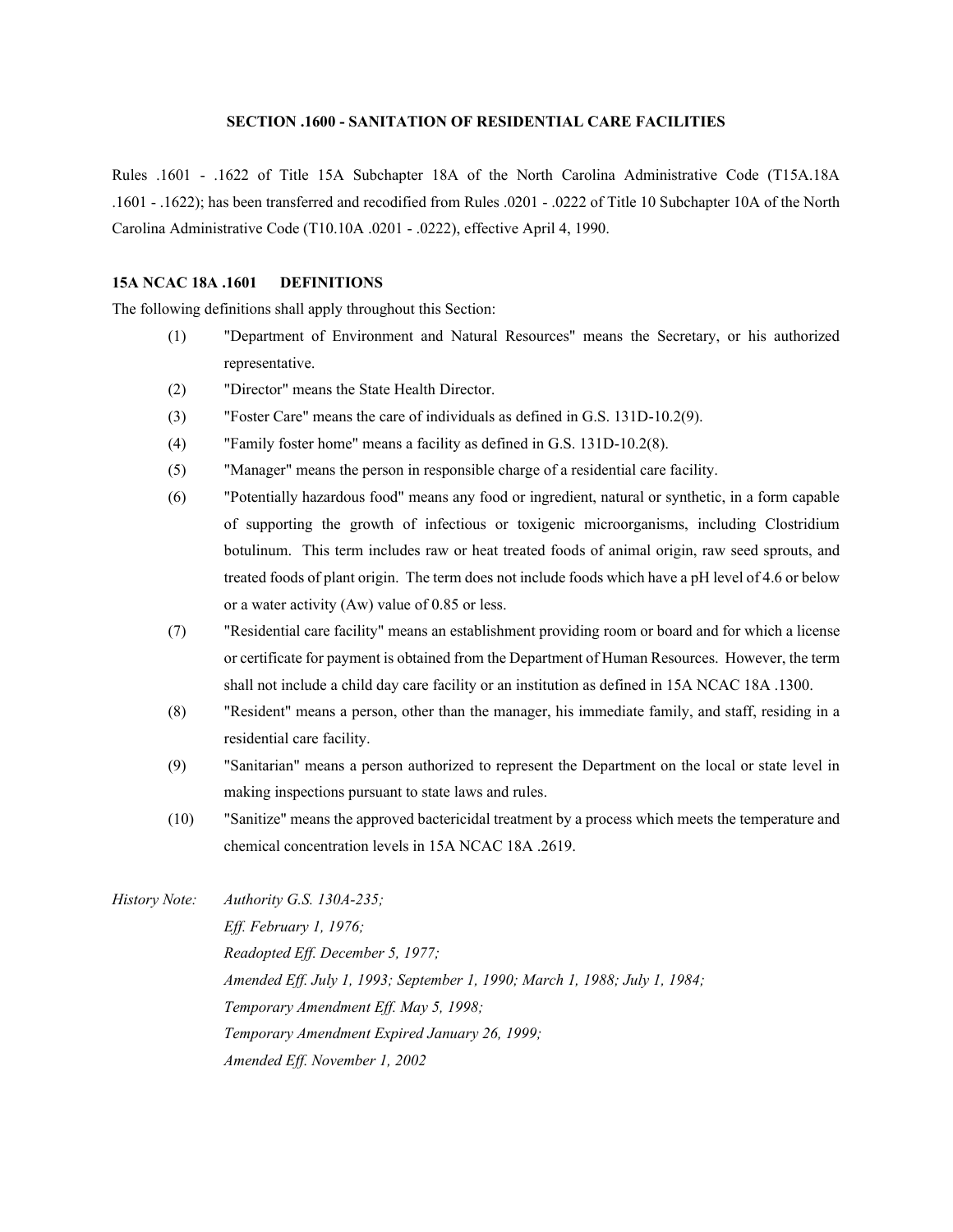#### **15A NCAC 18A .1602 APPROVAL OF PLANS**

Plans and specifications for new construction or modification of residential care facilities, except family foster homes, shall be submitted to the agency designated by the state licensure regulations and to the local health department for review and approval before beginning construction.

*History Note: Authority G.S. 130A-235; Eff. February 1, 1976; Readopted Eff. December 5, 1977; Amended Eff. September 1, 1990.*

## **15A NCAC 18A .1603 INSPECTIONS**

Inspections of residential care facilities shall be made by the Department at least once a year prior to the expiration of the license. Inspections are required for family foster homes only for those homes served by individual or non-community water supplies or on-site sewage systems. A copy of the inspection form shall be provided to the person in charge of the facility. If conditions found at the time of the inspection are dangerous to the health of the residents, the agency supervising the family foster home shall be notified immediately by telephone or other direct means by the sanitarian.

*History Note: Authority G.S. 130A-235; Eff. February 1, 1976; Readopted Eff. December 5, 1977; Amended Eff. July 1, 1993.*

# **15A NCAC 18A .1604 REINSPECTIONS: VISITS**

The sanitarian may reinspect or visit residential care facilities at any time to insure compliance with these Rules. When requested by the manager to inspect for the purpose of improving a classification, the sanitarian shall make at least one unannounced inspection within 30 days. The sanitarian shall give assistance in the explanation and interpretation of these Rules.

*History Note: Authority G.S. 130A-235; Eff. February 1, 1976; Readopted Eff. December 5, 1977; Amended Eff. September 1, 1990.*

#### **15A NCAC 18A .1605 INSPECTION FORMS**

The grading of residential care facilities shall be done on an inspection form furnished by the Department to local health departments. The form shall include at least the following information:

- (1) name and address of facility,
- (2) name of person in charge,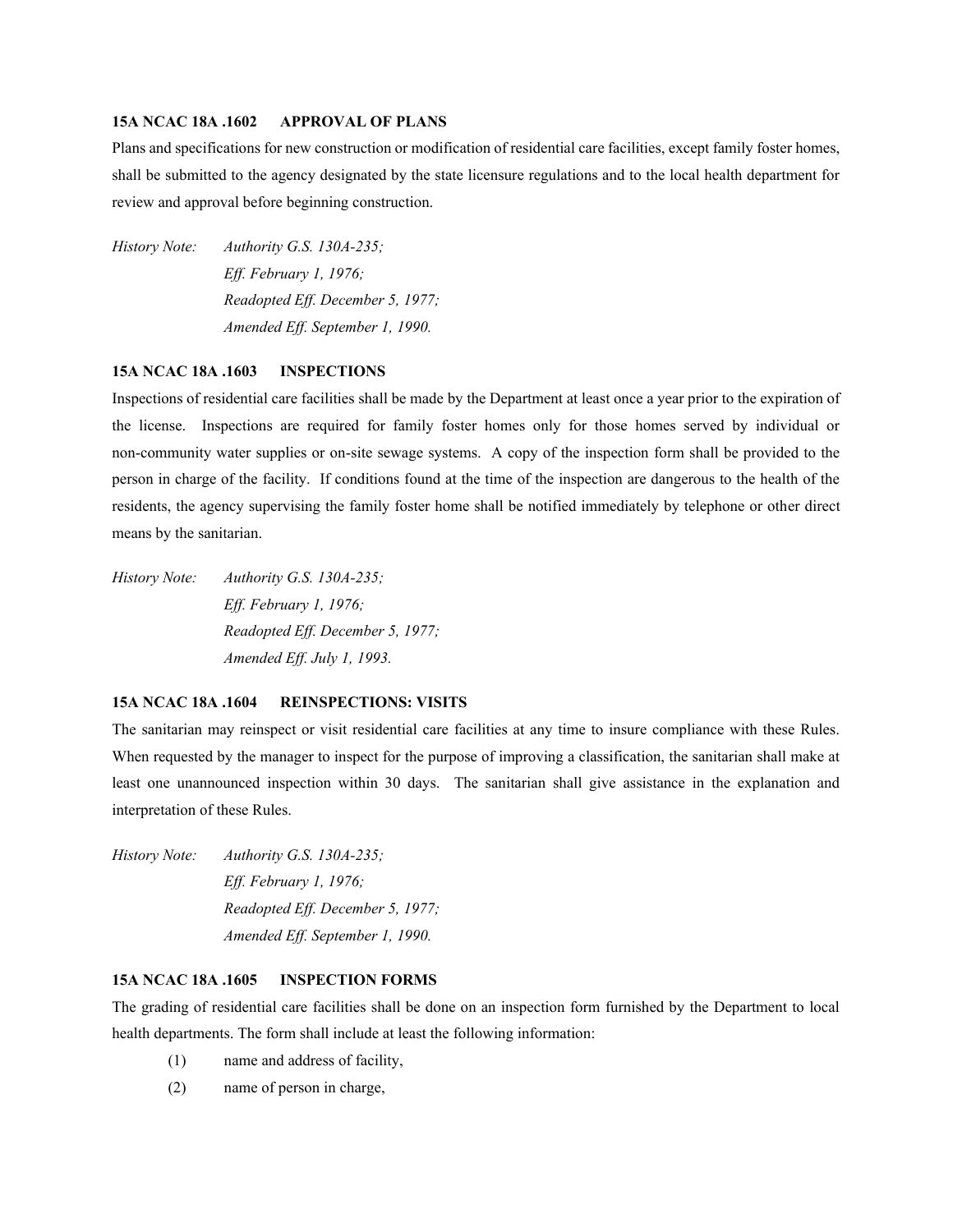- (3) number of residents,
- (4) classification,
- (5) standards of construction and operation as listed in Rule .1607 to .1621 of this Section,
- (6) signature of authorized representative.
- *History Note: Authority G.S. 130A-235; Eff. February 1, 1976; Readopted Eff. December 5, 1977; Amended Eff. September 1, 1990; June 30, 1980.*

# **15A NCAC 18A .1606 GRADING**

(a) The grading of residential care facilities shall be based upon the standards of construction and operation set out in Rules .1607 - .1621 of this Section; however, family foster homes are required to comply only with Rule .1611(a) and (b) and Rule .1613 of this Section.

- (b) The grade of the facility shall be classified as follows:
	- (1) as approved if the demerit score is 20 or less and no six demerit point item is violated;
	- (2) as provisional if any six demerit point item is violated, or if the demerit score is more than 20 but not more than 40; The duration of such classification shall not exceed seven days; provided, that a longer period may be established if construction or renovation is involved;
	- (3) as disapproved if the demerit score is more than 40, if the conditions found are dangerous to the health of the residents, or if the conditions resulting in the provisional classification have not been corrected within the specified time.
- *History Note: Authority G.S. 130A-235; Eff. February 1, 1976; Readopted Eff. December 5, 1977; Amended Eff. July 1, 1993; January 1, 1978.*

# **15A NCAC 18A .1607 FLOORS**

All floors shall be easily cleanable and shall be kept clean and in good repair.

*History Note: Authority G.S. 130A-235; Eff. February 1, 1976; Readopted Eff. December 5, 1977.*

# **15A NCAC 18A .1608 WALLS AND CEILINGS**

The walls and ceilings of all rooms and areas shall be kept clean and in good repair.

*History Note: Authority G.S. 130A-235; Eff. February 1, 1976;*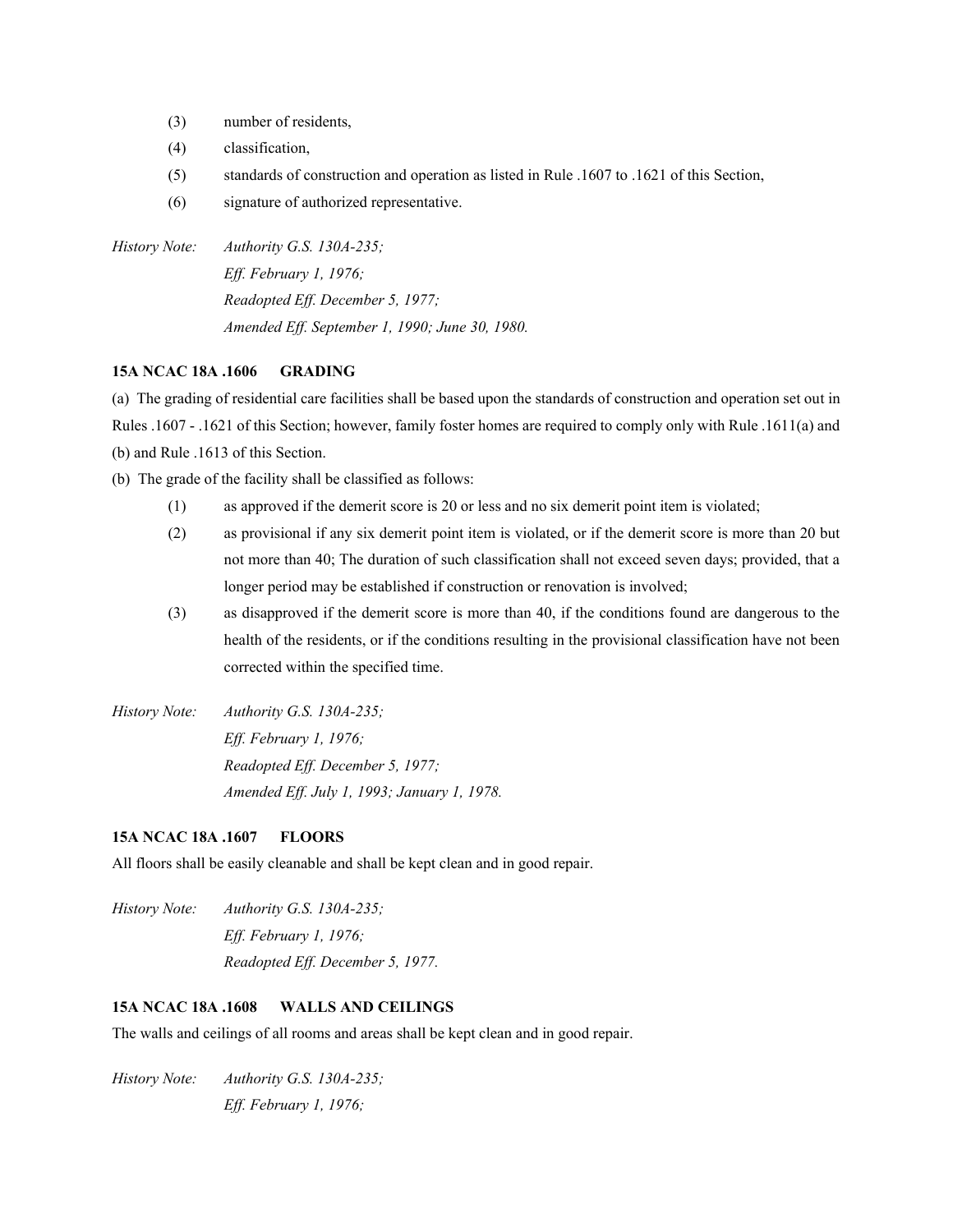*Readopted Eff. December 5, 1977.*

# **15A NCAC 18A .1609 LIGHTING AND VENTILATION**

(a) All rooms shall be well lighted by natural or artificial means.

- (b) Ventilation equipment shall be kept clean and in good repair.
- *History Note: Authority G.S. 130A-235; Eff. February 1, 1976; Readopted Eff. December 5, 1977; Amended Eff. July 1, 1993; October 1, 1985; July 1, 1984.*

#### **15A NCAC 18A .1610 TOILET: HANDWASHING: LAUNDRY AND BATHING FACILITIES**

(a) All residential care facilities shall be provided with approved sanitary toilet, handwashing and bathing facilities complying with state licensure requirements. These facilities, and laundry facilities when provided, shall be kept clean and in good repair.

(b) All lavatories and baths shall be supplied with hot and cold running water through mixing devices. Each resident will be provided soap and individual towels. These towels will be stored separately after being used.

*History Note: Authority G.S. 130A-235; Eff. February 1, 1976; Readopted Eff. December 5, 1977.*

# **15A NCAC 18A .1611 WATER SUPPLY**

(a) Water supplies shall meet the requirements in 15A NCAC 18A .1700; however wells shall be approved without meeting the setback to building foundation requirements found in 15A NCAC 18A .1720, if water sampling in accordance with Paragraph (b) of this Rule does not indicate a health threat.

(b) At least once a year, samples of water shall be collected by the Department and submitted to the North Carolina State Laboratory of Public Health or other laboratory certified by the Department to perform examinations for Nitrates and Coliform bacteria. If the well is located less than 25 feet from a building foundation, the well shall also be sampled for pesticides upon application for licensure or approval. After the initial pesticide sample is collected and analyzed, the well shall be sampled again for pesticides following any treatment for structural pests.

(c) No backflow connections or cross connections with unapproved supplies shall exist.

(d) Adequate hot water heating facilities shall be provided. Hot and cold running water under pressure shall be provided to food preparation areas and any other areas in which water is required for cleaning.

*History Note: Authority G.S. 95-225; 130A-5(3); 130A-230; 130A-235; 130A-236; 130A-248; 130A-257; Eff. February 1, 1976; Readopted Eff. December 5, 1977; Amended Eff. September 1, 1990; July 1, 1984;*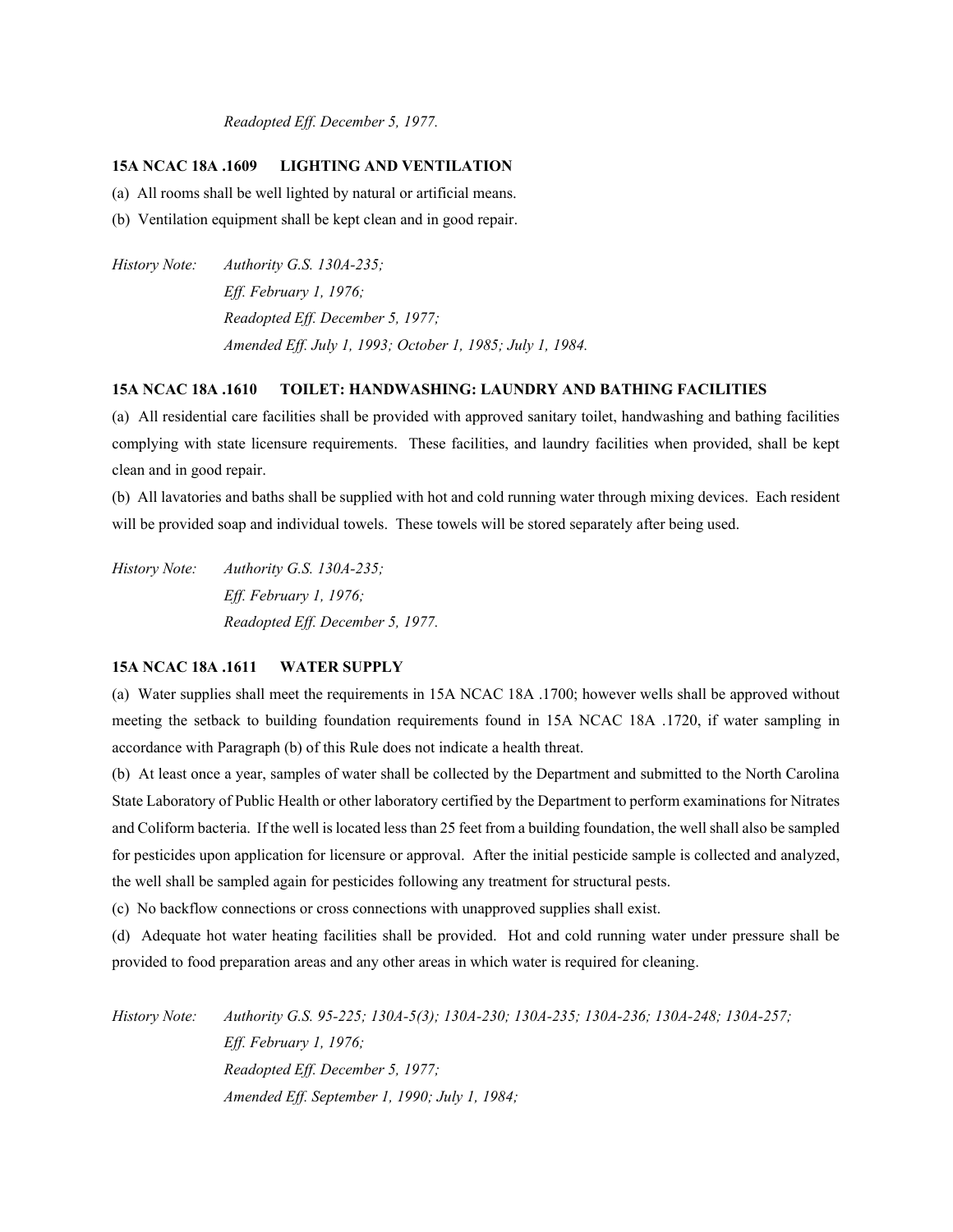*Temporary Amendment Eff.; May 5, 1998; Temporary Amendment Expired January 26, 1999; Temporary Amendment Eff. January 1, 1999; Amended Eff. August 1, 2000.*

# **15A NCAC 18A .1612 DRINKING WATER FACILITIES: ICE HANDLING**

Common drinking cups shall not be provided or used. If ice is provided for residents, it shall be handled, transported, stored and dispensed in such a manner as to be protected against contamination.

*History Note: Authority G.S. 130A-235; Eff. February 1, 1976; Readopted Eff. December 5, 1977; Amended Eff. September 1, 1990.*

# **15A NCAC 18A .1613 LIQUID WASTES**

All sewage and other liquid wastes shall be disposed of in a public sewer system or, in the absence of a public sewer system, by an approved, properly operating sanitary sewage system.

*History Note: Authority G.S. 130A-235; Eff. February 1, 1976; Amended Eff. July 1, 1977; Readopted Eff. December 5, 1977; Amended Eff. July 1, 1984.*

#### **15A NCAC 18A .1614 SOLID WASTES**

(a) All solid wastes shall be kept in durable, rust-resistant, nonabsorbent, watertight, rodent-proof standard waste containers which shall be kept covered when filled or stored or not in continuous use.

(b) Outdoor containers shall be stored on a rack to prevent overturning. Waste containers shall be kept clean.

(c) All solid wastes shall be disposed of with sufficient frequency and in such a manner as to prevent insect breeding and public health nuisances.

*History Note: Authority G.S. 130A-235; Eff. February 1, 1976; Readopted Eff. December 5, 1977; Amended Eff. September 1, 1990.*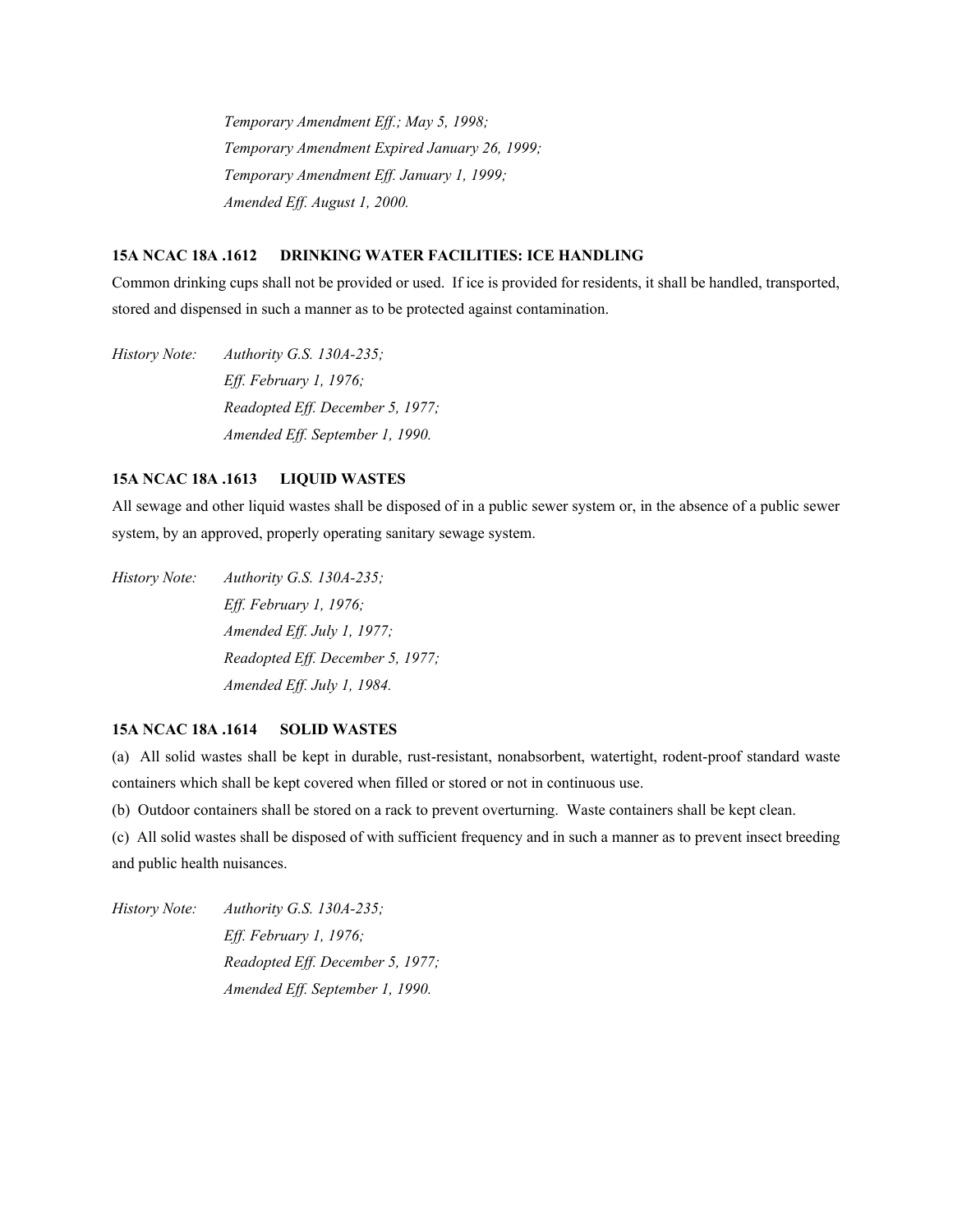#### **15A NCAC 18A .1615 VERMIN CONTROL: PREMISES**

(a) Effective measures shall be taken to keep insects, rodents, and other vermin out of the residential care facility and to prevent their breeding, harborage, or presence on the premises. The premises shall be kept neat, clean, adequately drained, and free of litter and vermin harborage. All openings to the outer air shall be effectively protected against the entrance of flying insects by screens, closed doors, closed windows, or other effective means.

(b) Only those pesticides shall be used which have been approved for a specific use and properly registered with the Environmental Protection Agency and with the North Carolina Department of Agriculture. Such pesticides shall be used as directed on the label and shall be so handled and stored as to avoid health hazards.

*History Note: Authority G.S. 130A-235; Eff. February 1, 1976; Readopted Eff. December 5, 1977; Amended Eff. July 1, 1984.*

# **15A NCAC 18A .1616 STORAGE: MISCELLANEOUS**

(a) Rooms or spaces which are provided and used for the storage of clothing, personal effects, luggage, necessary equipment and supplies and for items not in routine use, shall be kept clean.

(b) Pesticides, herbicides and other substances which may be hazardous if ingested, inhaled, or handled, shall be stored in a closet, cabinet or box not accessible to young children unless otherwise required in the rules of the licensing agency.

(c) Household cleaning agents such as bleaches, detergents and polishes shall be stored out of the reach of young children unless otherwise required in the rules of the licensing agency.

(d) Medications shall be stored in a separate cabinet, closet or box not accessible to young children unless otherwise required in the rules of the licensing agency.

*History Note: Authority G.S. 130A-235; Eff. February 1, 1976; Readopted Eff. December 5, 1977; Amended Eff. September 1, 1990.*

#### **15A NCAC 18A .1617 BEDS: LINEN: FURNITURE**

(a) All furniture, mattresses, curtains, draperies, and other furnishings shall be kept clean and in good repair.

- (b) Clean bed linen in good repair shall be provided for each resident and shall be changed when soiled.
- (c) Clean linen shall be stored and handled in a sanitary manner and separate from soiled linen.

*History Note: Authority G.S. 130A-235; Eff. February 1, 1976; Readopted Eff. December 5, 1977; Amended Eff. September 1, 1990.*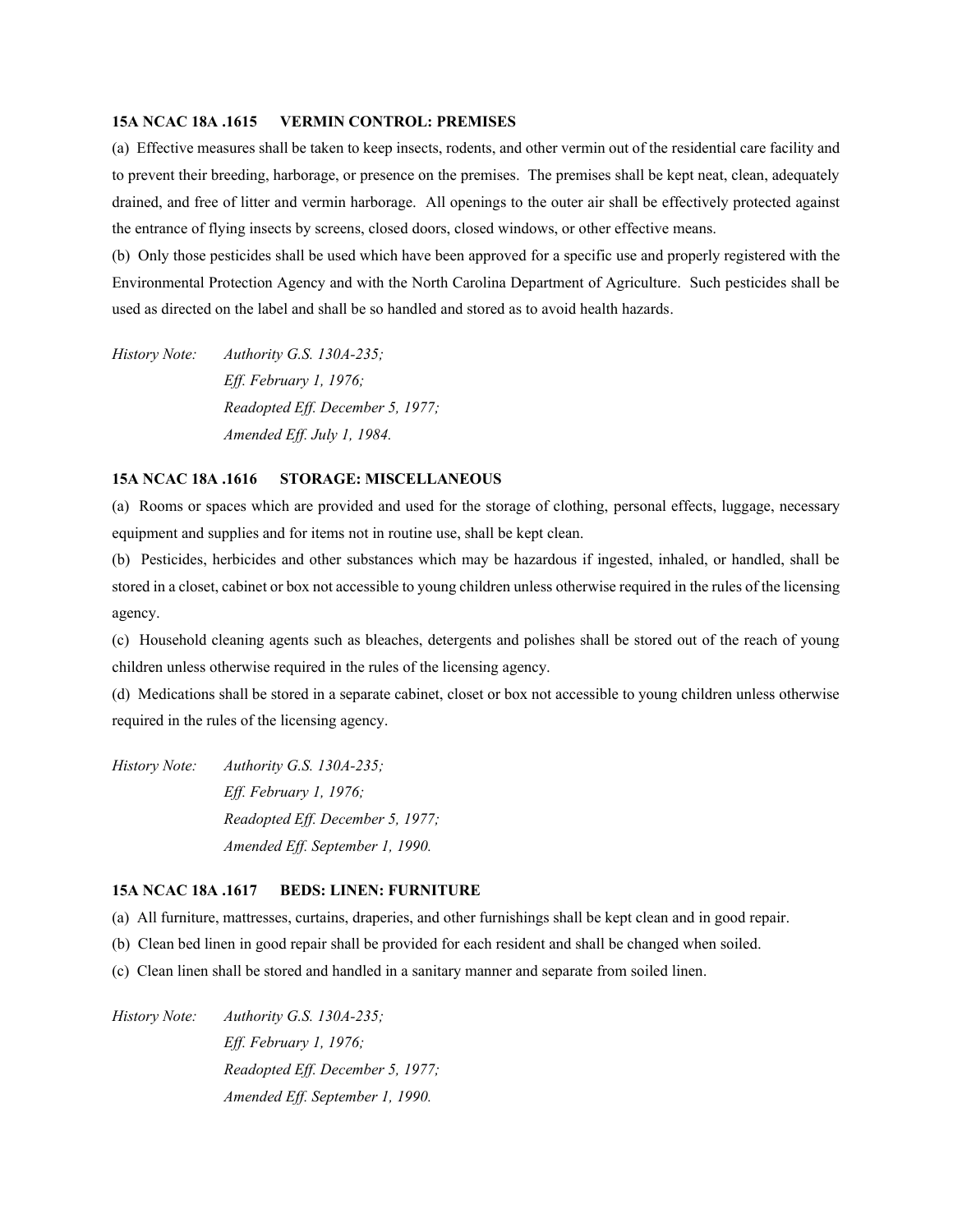#### **15A NCAC 18A .1618 FOOD SERVICE UTENSILS AND EQUIPMENT**

(a) All equipment and utensils shall be so constructed as to be easily cleaned and shall be kept in good repair. All surfaces with which food or drink comes in contact shall, in addition, be easily accessible for cleaning, nontoxic, corrosion-resistant, nonabsorbent, and free of open crevices. Disposable articles shall be made from nontoxic materials.

(b) All multi-use eating and drinking utensils shall be thoroughly cleaned after each usage, and the facilities needed for the operations of washing and rinsing shall be provided.

(c) All pots, pans and other utensils used in the preparation or serving of food or drink, and all food storage utensils, shall be thoroughly cleaned after each use. Cooking surfaces of equipment, if any, shall be cleaned at least once each day. Non-food-contact surfaces of equipment shall be cleaned at such intervals as to keep them in a clean and sanitary condition.

(d) No polish or other substance containing cyanide or other poisonous material shall be used for the cleaning or polishing of eating or cooking utensils.

(e) All cloths used in the kitchen shall be clean. Disposable items shall be used only once.

(f) All containers and clean utensils shall be stored in a clean place. Containers and clean utensils shall be covered, inverted, stored in tight, clean cabinets, or otherwise stored in such a manner as to prevent contamination. After cleaning and until use, food-contact surfaces of equipment shall be protected from contamination. Utensils shall be handled in such a manner as to prevent contamination.

(g) Disposable utensils shall be purchased only in sanitary containers, shall be stored therein in a clean, dry place until used, and shall be handled in a sanitary manner.

(h) Acceptable facilities for washing multi-use eating and drinking utensils, and pots, pans and other cooking utensils, include 2-section residential sinks, in counters. It is not necessary that such sinks be deep enough to permit immersion of large utensils.

(i) Acceptable storage facilities include residential kitchen cabinets, which should be kept clean and free of vermin.

*History Note: Authority G.S. 130A-235; Eff. February 1, 1976; Readopted Eff. December 5, 1977; Amended Eff. September 1, 1990.*

#### **15A NCAC 18A .1619 FOOD SUPPLIES**

(a) All food, including milk and milk products, shall be clean, wholesome, free from spoilage, free from adulteration and misbranding, and safe for human consumption.

(b) If non-acid or low-acid home-canned foods are used, they shall be boiled for ten minutes in order to destroy any toxin that may have been produced by bacteria surviving the canning process.

*History Note: Authority G.S. 130A-235; Eff. February 1, 1976;*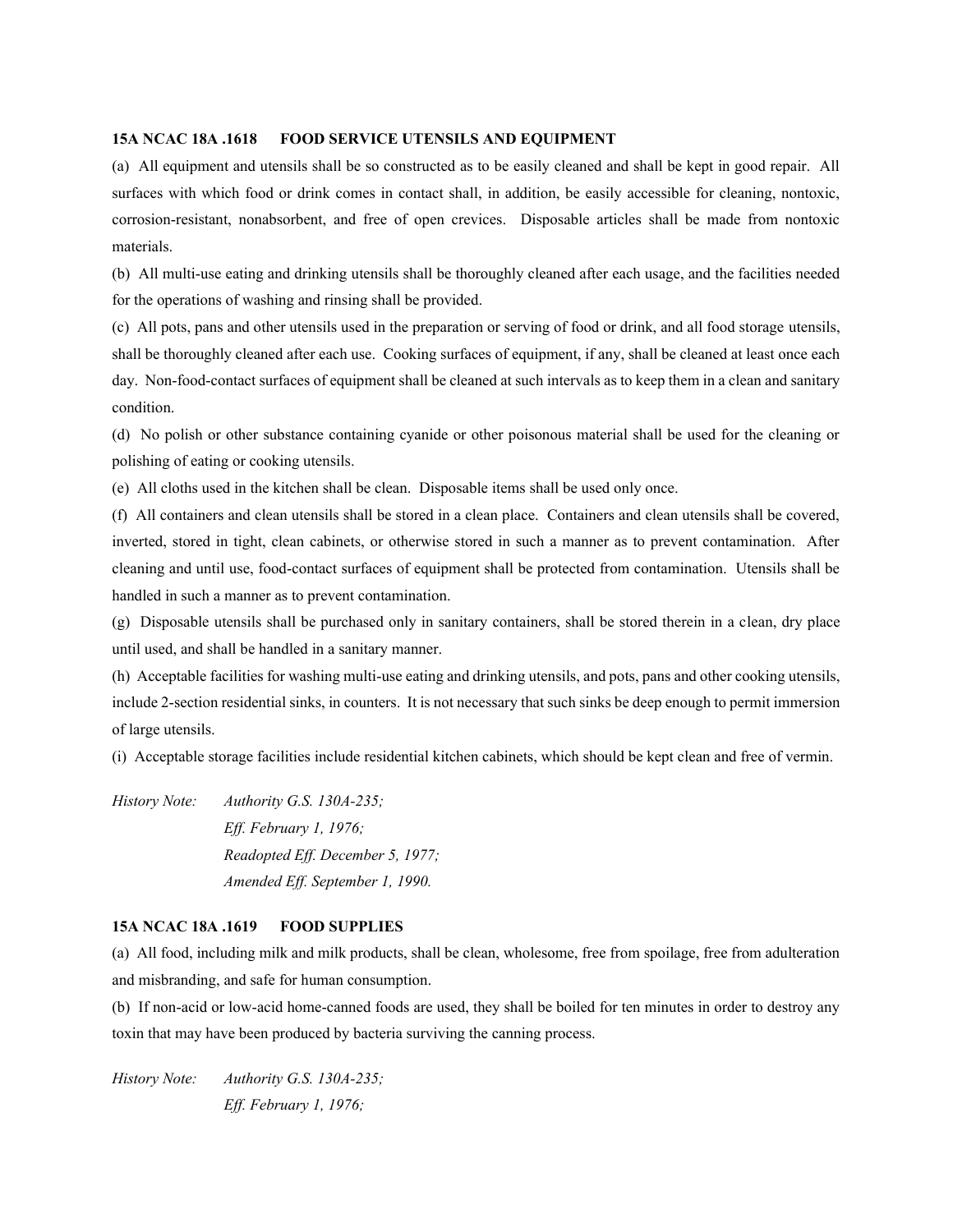*Readopted Eff. December 5, 1977; Amended Eff. September 1, 1990.*

#### **15A NCAC 18A .1620 FOOD PROTECTION**

(a) All foods, while being stored, prepared, served, and during transportation, shall be protected from contamination. All perishable foods shall be stored at such temperatures as will protect against spoilage. All potentially hazardous food shall be maintained at safe temperatures (45 $\degree$  F. or below, or 140 $\degree$  F. or above) except during necessary periods of preparation and serving. Frozen food shall be kept at such temperatures as to remain frozen, except when being thawed for preparation or use. Potentially hazardous frozen food shall be thawed at refrigerator temperatures of 45 F. or below; or quick-thawed as part of the cooking process; or by a method approved by the sanitarian. An indicating thermometer shall be located in each refrigerator. Raw fruits and vegetables shall be washed thoroughly before use. Ground beef and foods containing ground beef shall be cooked to an internal temperature of at least  $155^{\circ}$  F (68 $^{\circ}$  C). Potentially hazardous foods that have been cooked and then refrigerated shall be reheated rapidly to  $165^{\circ}$  F (74 $^{\circ}$  C) or higher throughout before being served or before being placed in a hot food storage facility, except that food in intact packages from regulated food manufacturing plants may initially be reheated to  $140^\circ$  F (60 $^\circ$  C). Stuffings, poultry, stuffed meats and poultry, and pork and pork products, shall be thoroughly cooked before being served. Salads made of meat, poultry, potatoes, fish, shellfish, or eggs, and other potentially hazardous prepared food shall be prepared, preferably from chilled products, with a minimum of manual contact, and on surfaces and with utensils which are clean. Portions of food once served to an individual shall not be served again.

(b) Live pets shall not be allowed in any room or area in which food is prepared or stored. Live pets, unless caged and restricted from the immediate eating area, shall not be allowed in any room or area in which food is served.

(c) Refrigeration facilities, hot food storage facilities, and effective insulated facilities, shall be provided as needed to assure the maintenance of all food at required temperatures during storage, preparation, and serving.

(d) Containers of food shall be stored above the floor, on clean racks, shelves, or other clean surfaces, in such a manner as to be protected from splash and other contamination.

*History Note: Authority G.S. 130A-235; Eff. February 1, 1976; Readopted Eff. December 5, 1977; Amended Eff. October 1, 1993; September 1, 1990.*

#### **15A NCAC 18A .1621 FOOD SERVICE PERSONS**

(a) All persons, while preparing or serving food or washing equipment or utensils, shall wear clean outer garments, and conform to proper hygienic practices. They shall wash their hands thoroughly before starting work and as often as necessary to remove soil and contamination. After visiting a toilet room, such persons shall wash their hands thoroughly in a lavatory and in no case in the kitchen sink. They shall not use tobacco in any form while preparing or serving food.